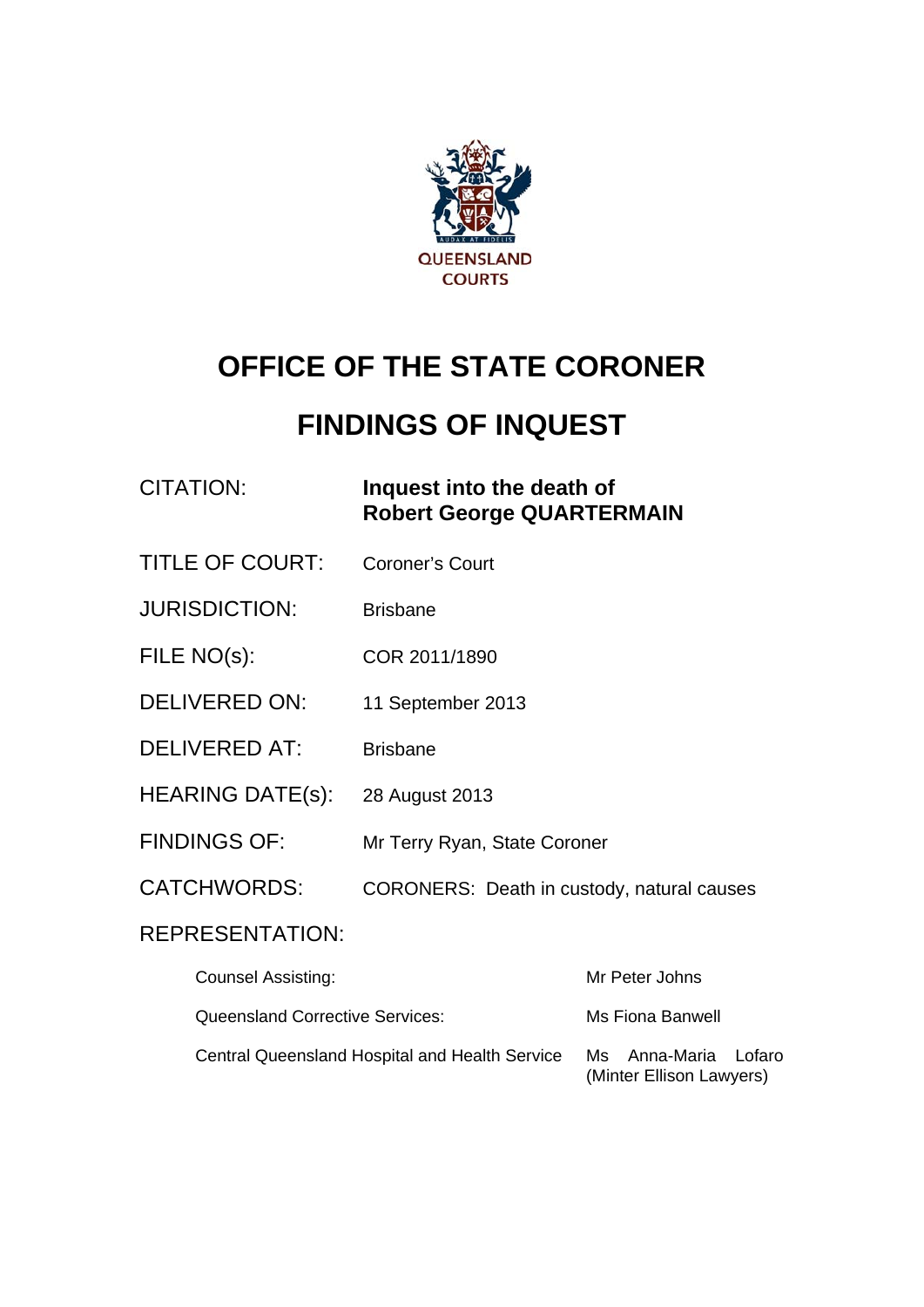The *Coroners Act 2003* provides in s47 that when an inquest is held into a death in custody, the coroner's written findings must be given to the family of the person who died, each of the persons or organisations granted leave to appear at the inquest and to various officials with responsibility for the justice system. These are my findings in relation to the death of Robert George Quartermain. They will be distributed in accordance with the requirements of the Act and posted on the web site of the Office of State Coroner.

## **Introduction**

Late on the evening of 6 June 2011 Robert Quartermain, 67, experienced breathing difficulties in his cell at Capricornia Correctional Centre ("CCC"). Despite assistance from fellow prisoners, CCC nursing staff and Queensland Ambulance Service ("QAS") paramedics he went into cardiac arrest. He was able to be revived, albeit to an unstable state, but after arriving at Rockhampton Base Hospital ("RBH") in the early hours of 7 June 2011 his condition deteriorated and he died later that day.

These findings:

- confirm the identity of the deceased person, how he died, and the time, place and medical cause of his death;
- consider whether any third party contributed to his death;
- determine whether the authorities charged with providing for the prisoner's health care adequately discharged those responsibilities; and
- consider whether any changes to procedures or policies could reduce the likelihood of deaths occurring in similar circumstances or otherwise contribute to public health and safety or the administration of justice.

# **The investigation**

An investigation into the circumstances leading to the death of Mr Quartermain was conducted by Detective Senior Constable Steven Peake from the Queensland Police Service ("QPS") Corrective Services Investigation Unit ("CSIU").

A Rockhampton general duties officer attended RBH and made preliminary enquiries. A QPS scenes of crime officer also attended and conducted an external examination of the body. He observed no signs of trauma and proceeded to take a series of photographs. Medical records from RBH were seized and lodged with the body at the Rockhampton morgue. There, two days later, an external and partial internal autopsy examination was conducted by Dr Nigel Buxton. Further photographs were taken during this examination.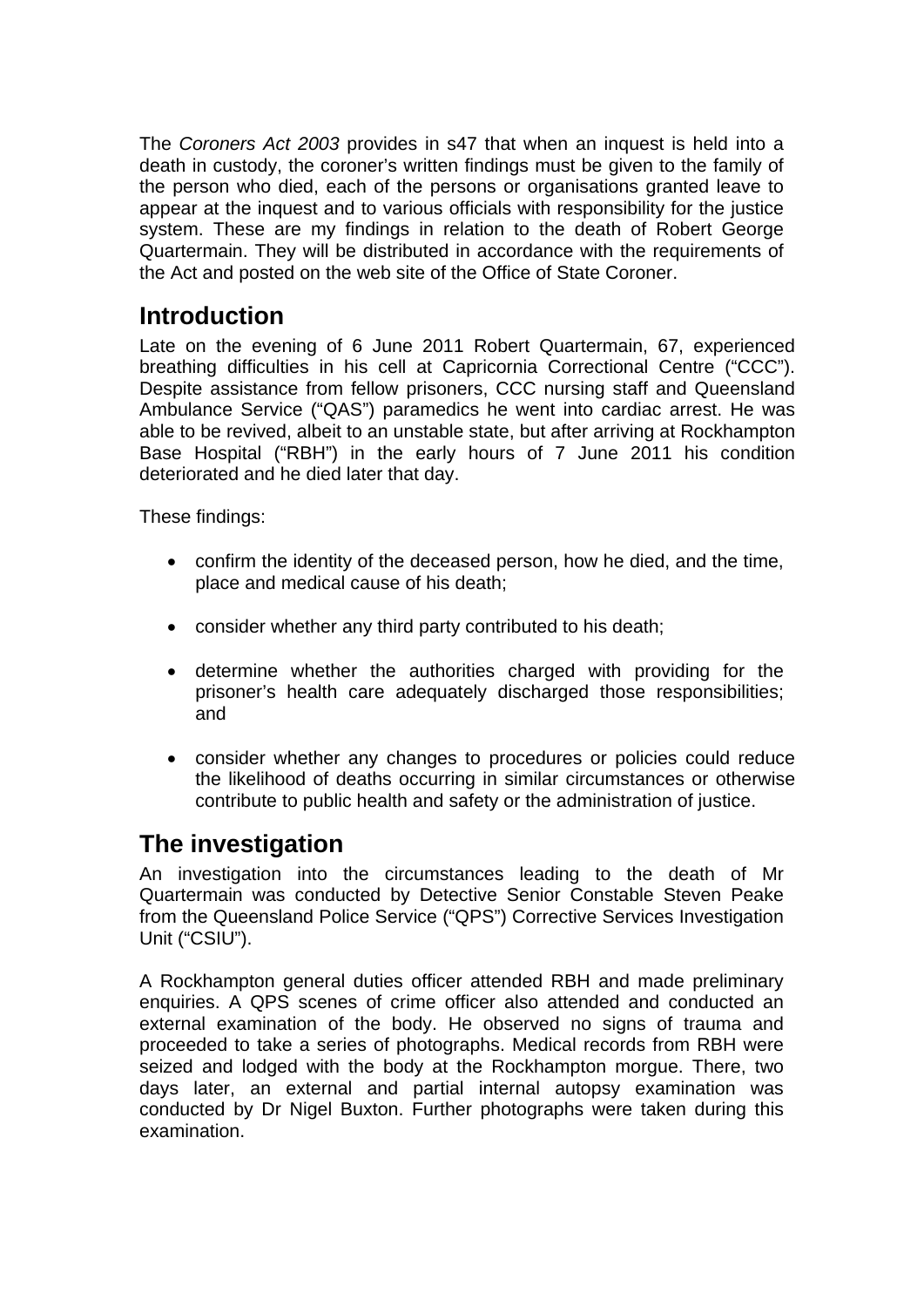CSIU staff, including DSC Peake, travelled to Rockhampton on 8 June 2011 and made inquiries at CCC. Statements were obtained from all correctional staff and prisoners who had been in contact with the deceased in the lead up to the medical emergency two nights prior. A statement was obtained from one of the QAS paramedics who attended CCC. QAS data relating to the dispatch of two units to CCC was also obtained.

DSC Peake sought statements from some of the medical personnel who treated Mr Quartermain during the period after he arrived at RBH but prior to death. These were tendered at the inquest.

At the request of counsel assisting, Dr Don Buchanan from the Queensland Health Clinical Forensic Medicine Unit ("CFMU") examined the medical records for Mr Quartermain from RBH and CCC and reported on them.

I am satisfied that the investigation was thoroughly and professionally conducted and that all relevant material was accessed.

# **The Inquest**

An inquest was held in Brisbane on 28 August 2013.. All of the statements, records of interview, medical records, photographs and materials gathered during the investigation were tendered at the inquest.

Counsel assisting, Mr Johns, proposed that all evidence be tendered and that oral evidence be heard only from Detective Senior Constable Peake. I agreed that the evidence tendered in addition to the oral evidence of Detective Senior Constable Peake was sufficient for me to make the requisite findings.

# **The evidence**

#### *Personal circumstances and correctional history*

Robert Quartermain was born in Sydney on 24 June 1943 making him 67 years of age when he died. There is little information available about Mr Quartermain's personal circumstances but certainly by 1985 he appears to have settled in central Queensland. Between 1985 and 2006 Mr Quartermain intermittently appeared in courts in Rockhampton and Mackay for a variety of public order offences and assaults. This resulted in four separate periods of imprisonment before, in March 2006, he was convicted of manslaughter as a result of an incident on 8 October 2004.

Mr Quartermain was subsequently sentenced to 8 years imprisonment. With time already served, he was due for release on 8 October 2012. In the period leading to his death Mr Quartermain was accommodated in a low security section of CCC.

A QPS subject profile tendered at the inquest lists "next-of-kin" details for a person identified by Mr Quartermain as his sister. The age of the entry is unclear and, in any event, only lists the address of a motel in Mackay by way of contact. This is the only link to any identifiable family or friends Mr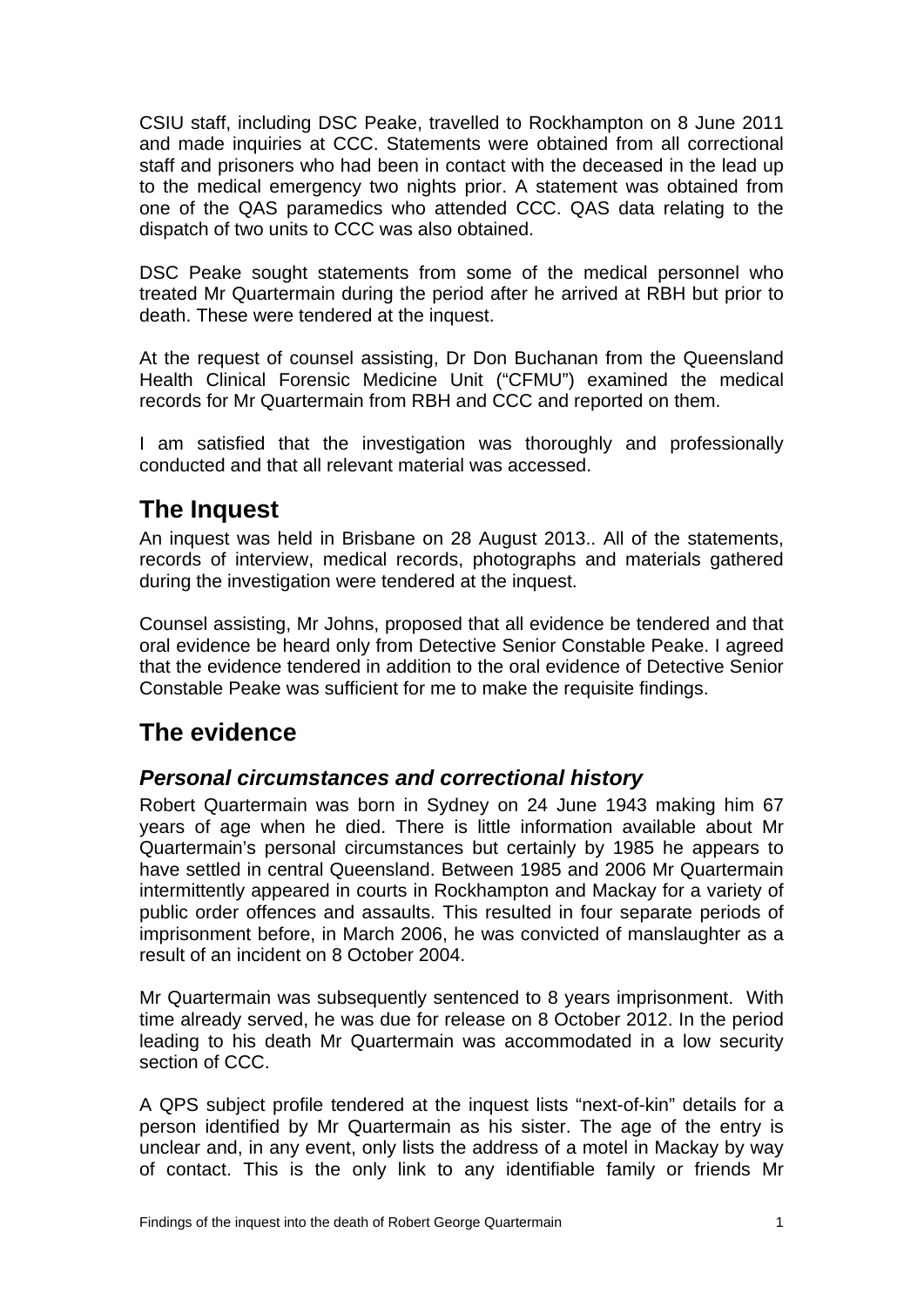Quartermain may have had. The investigating officer examined the records seized from CCC which showed Mr Quartermain had never received a visit or a phone call while in custody. Interviews with other prisoners revealed only a vague account of Mr Quartermain having once been married for a number of weeks many years ago but otherwise indicated that he had "*no one on the outside*".

#### *Medical history*

Mr Quartermain's medical history included chronic obstructive pulmonary disease ("COPD"), a lengthy history of smoking, alcohol abuse, stomach ulcers, high cholesterol and a previous myocardial infarction. He was prescribed medication aimed at lowering his cholesterol and treating his COPD and stomach ulcers.

In July 2005 Mr Quartermain was transferred to RBH where he was found to have a chest infection. After 5 days in hospital he was returned to CCC where he recovered fully. In February 2006 Mr Quartermain complained of shortness of breath on exertion. He was found to be anaemic and tests conducted at RBH showed this was likely caused by stomach ulcers. These were treated and the symptoms abated. He had colonoscopies in 2006, 2008 and 2009 but his presentations to the medical centre at CCC were otherwise for low level "general practice" issues.

The clinical notes of a regular check-up in July 2010 at CCC reveal normal blood results (including cholesterol levels), satisfactory blood pressure and no abnormal heart sounds. His last presentation prior to death was on 7 April 2011 at which time he complained of back pain and a CT scan was ordered.

At no time since his imprisonment at CCC in 2004 had Mr Quartermain complained of chest pains or any other symptoms considered as having a cardiac origin.

#### *Events leading to death*

At 11:10pm on 6 June 2011 a prisoner housed in the same block as Mr Quartermain used the prison intercom system to alert corrections staff that Mr Quartermain was having trouble breathing. That prisoner had been alerted by Mr Quartermain's cries for help from within his cell. Other prisoners in the block had placed Mr Quartermain in the recovery position while they waited for help.

It was apparent to the first two officers on the scene, Custodial Corrections Officers (CCO's) Jorgensen and Clark that Mr Quartermain was having great difficulty breathing. CCO Jorgensen called a "Code Blue" medical emergency over his radio. When a vehicle pulled up at the block (coincidentally it seems) the officers were surprised to see it did not contain any medical staff. CCO Clark called the medical centre and was advised by Nurse Carol Jones that she had not heard the Code Blue. She immediately requested that an ambulance be called and then made her way to the block housing Mr Quartermain. CCO Clark called "000" and, after some difficulty communicating the circumstances to the operator, requested an ambulance. QAS records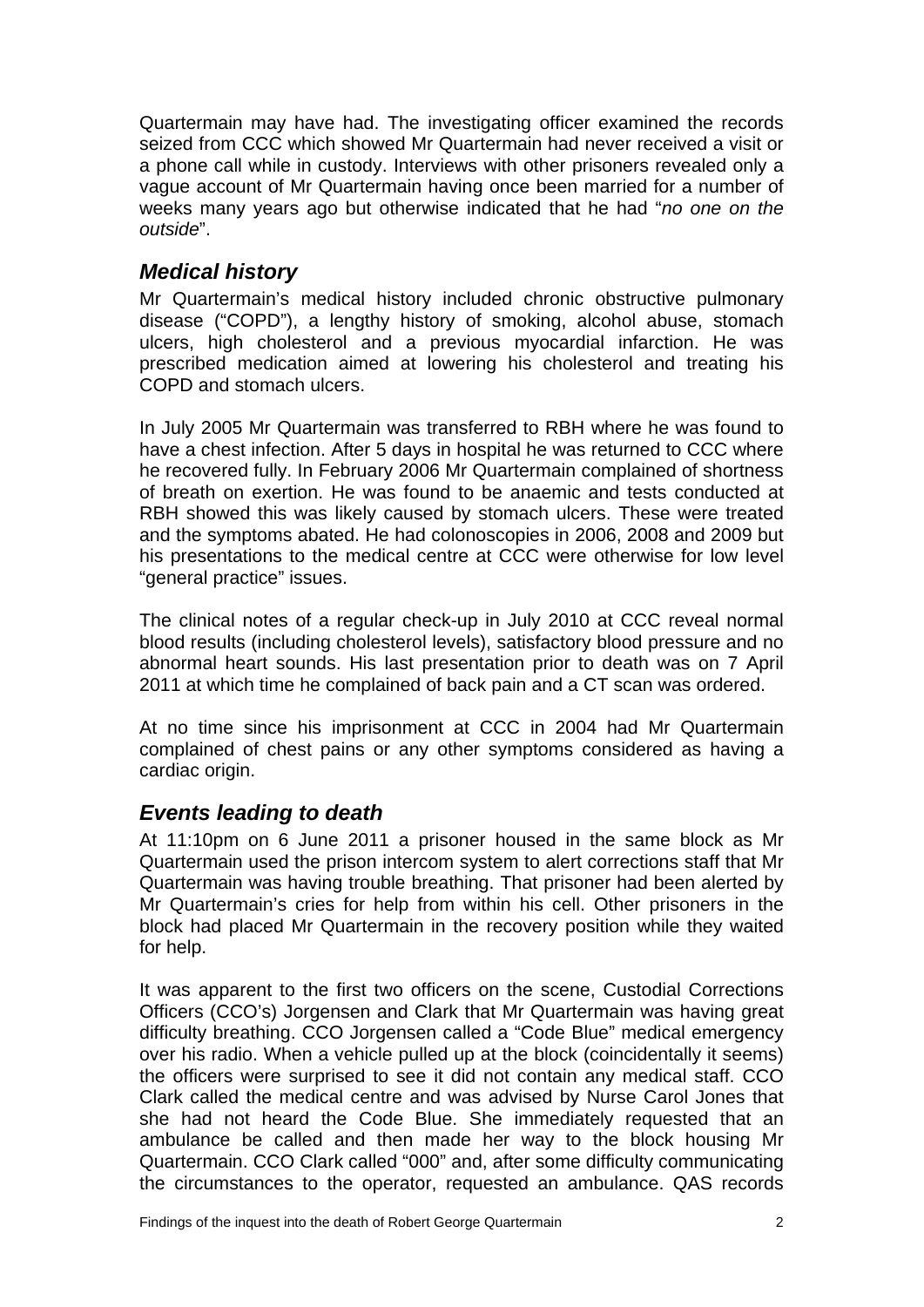show that this call was received at 11.24pm, almost 15 minutes after Mr Quartermain's fellow prisoners had sought help.

Nurse Jones applied oxygen therapy and this seemed to initially assist Mr Quartermain to maintain his breathing albeit with continued difficulty. The first QAS paramedics arrived at 11.42pm and this coincided with the cessation of Mr Quartermain's breathing. Intensive and lengthy resuscitation attempts with the injection of adrenaline eventually revived Mr Quartermain though he never regained consciousness. He remained unstable throughout the transfer to RBH where he arrived at 1:17am.

It was immediately apparent to the Intensive Care Registrar on duty that Mr Quartermain was unlikely to survive given the significant 'down time', hypoxic damage and, by then, "*global multi-organ dysfunction*". Mr Quartermain received inotropes (to maintain blood pressure) and morphine over the following hours. At approximately 10:00am ICU staff advised custodial officers that the deceased would not survive. As there was no recorded next of kin, the Adult Guardian was consulted and consent granted for withdrawal of therapy. Active treatment was subsequently withdrawn

He continued breathing with the assistance of a ventilator but at 4:08pm his cardiac monitor displayed asystole and a life extinct certificate was issued at 4:35pm.

#### *Autopsy results*

An external and internal (chest cavity only) autopsy examination was carried out on 9 June 2011 by an experienced forensic pathologist, Dr Nigel Buxton.

Samples were taken for toxicological testing and no illicit drugs or alcohol were detected. Other toxicological results were in keeping with Mr Quartermain's prescribed medication.

Dr Buxton had access to the medical records relating to Mr Quartermain from CCC and Rockhampton Base Hospital. After considering these, the toxicological results and his observations at autopsy, Dr Buxton issued a certificate listing the cause of death as:

#### *1(a) Myocardial infarction*

Dr Buxton considered the infarction to have been of approximately two days duration. He also made the following observation:

"*Review of the correctional centre medical chart shows no presentation with acute chest pain, indigestion or other harbingers of impending myocardial infarction within the previous 8 months."*

And later:

"*Having had an opportunity to review the medical charts I see no prodromal evidence of impending infarction or other heart disease.*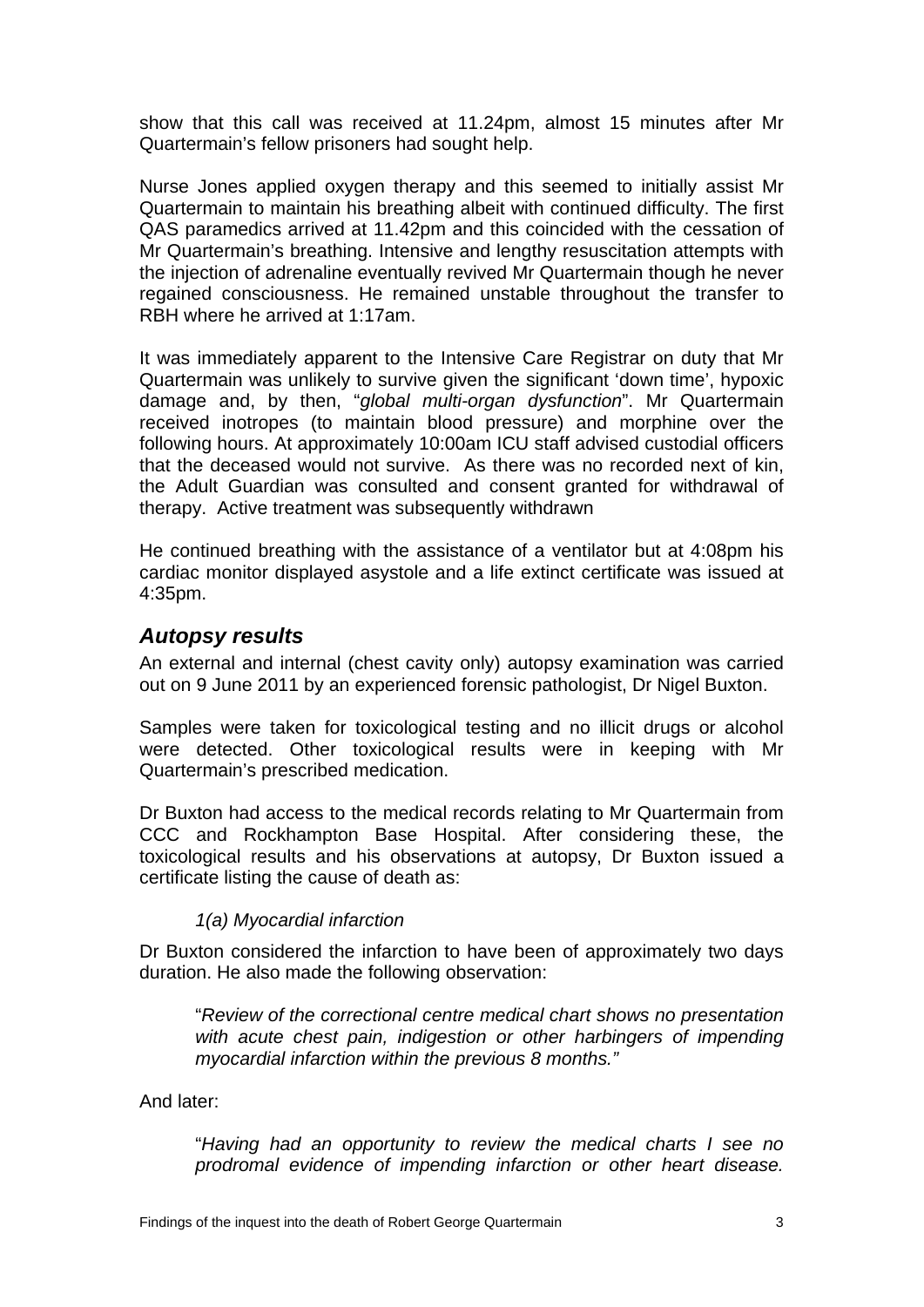*There is indication of old myocardial infarction from which the patient has made a full recovery."* 

#### *Investigation findings*

None of the other inmates at CCC provided information to the investigating officers suggesting foul play or that there was any deficiency or inappropriateness in the treatment received by Mr Quartermain while in custody.

The examination of Mr Quartermain's body and his room at CCC revealed no signs of violence.

The CSIU investigation into Mr Quartermain's death did not lead to any suspicion that his death was anything but natural.

#### *Medical Review*

The medical records pertaining to Mr Quartermain were sent by counsel assisting to the Clinical Forensic Medicine Unit where they were independently reviewed by Dr Don Buchanan.

He considered the treatment provided to Mr Evans at CCC and RBH was reasonable and appropriate. He noted that:

"*His heart attack two days previously may well have been silent, in that he suffered no pain, or at least symptoms not severe enough for him to seek medical attention."* 

In relation to the timing of an ambulance being called subsequent to Mr Quartermain's collapse he stated:

*"The response by correctional and nursing staff to his acute breathing difficulties was timely and appropriate, with the only issue being that the nurse had not initially heard the Code Blue. She was nevertheless contacted soon after, and this did not affect the outcome.*

### **Conclusions**

I conclude that Mr Quartermain died from natural causes. I find that none of the correctional officers or inmates at CCC caused or contributed to his death.

I am satisfied that Mr Quartermain was given appropriate medical care by staff at Rockhampton Base Hospital and while he was in custody at CCC. Insofar as there was any undesirable delay in his being attended to by ambulance staff, it is clear that this had no affect on the outcome.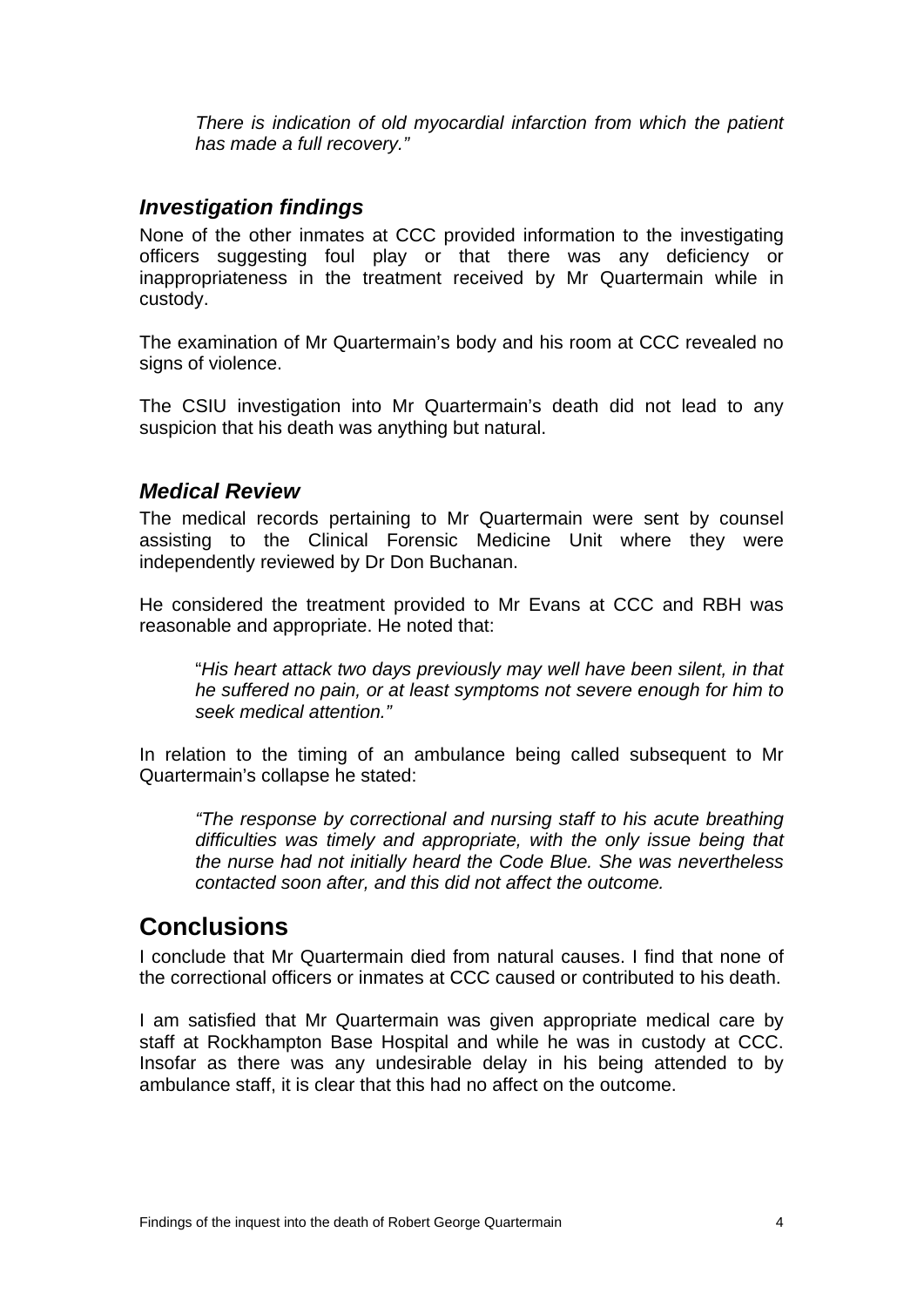It is a well recognised principle that the health care provided to prisoners should not be of a lesser standard than that provided to other members of the community. The evidence tendered at the inquest established the adequacy of the medical care provided to Mr Quartermain when measured against this benchmark.

# **Findings required by s45**

I am required to find, as far as is possible, the medical cause of death, who the deceased person was and when, where and how he came by his death. As a result of considering all of the material contained in the exhibits, I am able to make the following findings:

|                    | <b>Identity of the deceased</b> – The deceased person was Robert George<br>Quartermain.                                                                             |
|--------------------|---------------------------------------------------------------------------------------------------------------------------------------------------------------------|
| How he died -      | Mr Quartermain died at Rockhampton Base<br>Hospital after earlier suffering a heart attack<br>while he was in custody at Capricornia<br><b>Correctional Centre.</b> |
| Place of death $-$ | He died at Rockhampton in Queensland.                                                                                                                               |
| Date of death $-$  | He died on 7 June 2011.                                                                                                                                             |
| Cause of death $-$ | Mr Quartermain died from natural causes,<br>namely acute myocardial infarction.                                                                                     |

#### *Comments and recommendations*

Section 46, insofar as it is relevant to this matter, provides that a coroner may comment on anything connected with a death that relates to public health or safety, the administration of justice or ways to prevent deaths from happening in similar circumstances in the future.

In this matter the adequacy of the medical care afforded to Mr Quartermain was examined by both Dr Buxton and Dr Buchanan. Both independent reviewers found that no person had contributed to Mr Quartermain's death and that there were no warning signs of the impending infarction that ought to have been investigated. The delay in an ambulance being called, while undesirable, did not affect the outcome. The delay arose from events peculiar to this incident rather than as a result of a systemic problem.

In the circumstances I accept the submissions of counsel assisting and lawyers for the Central Queensland Hospital and Health Service that there are no comments or recommendations to be made that would likely assist in preventing similar deaths in future.

I close the inquest.